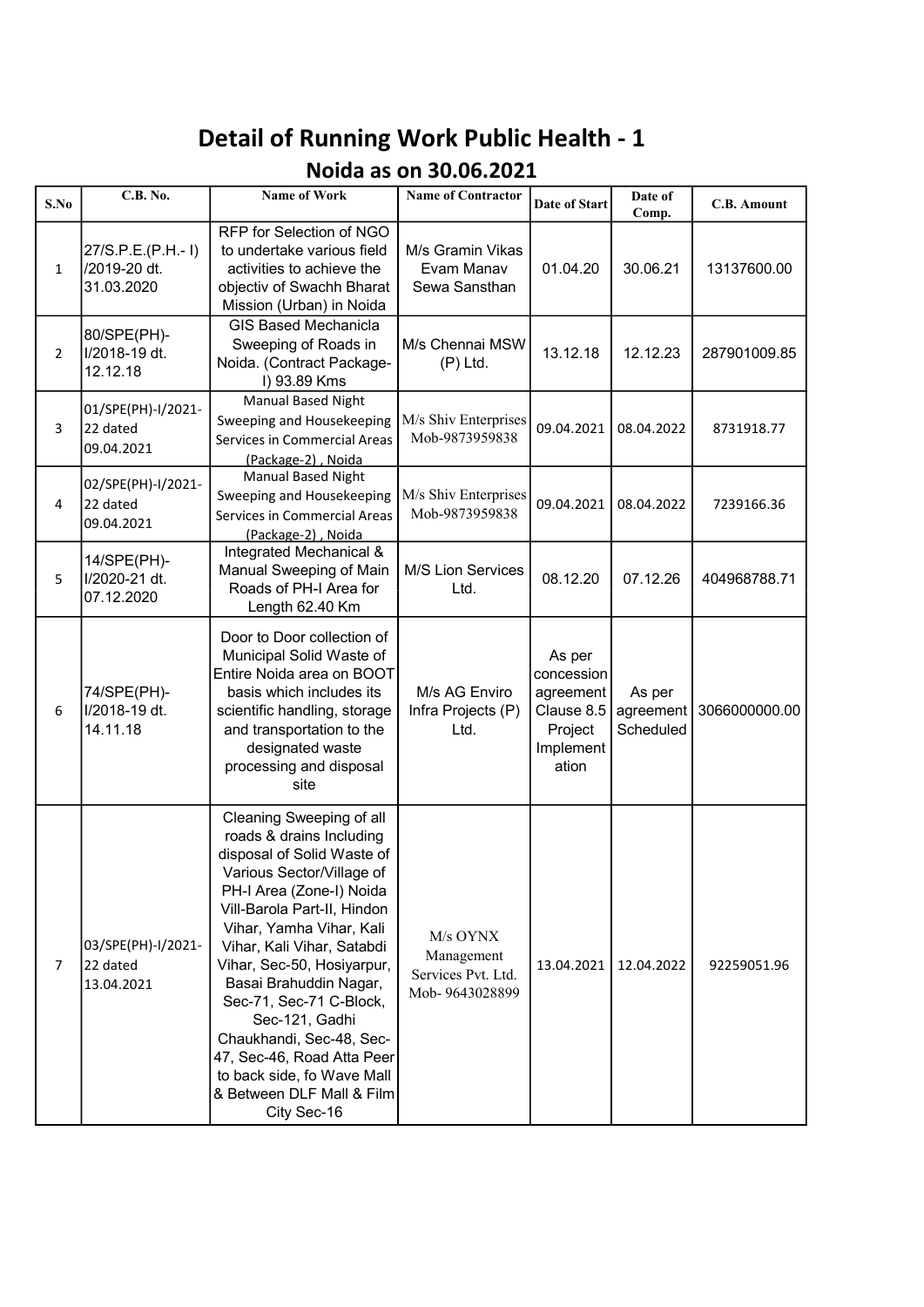| S.No | <b>C.B. No.</b>                              | Name of Work                                                                                                                                                                                                                                                                                                                                                                                                                                                          | <b>Name of Contractor</b>                                                          | Date of Start | Date of<br>Comp. | <b>C.B.</b> Amount |
|------|----------------------------------------------|-----------------------------------------------------------------------------------------------------------------------------------------------------------------------------------------------------------------------------------------------------------------------------------------------------------------------------------------------------------------------------------------------------------------------------------------------------------------------|------------------------------------------------------------------------------------|---------------|------------------|--------------------|
| 8    | 04/SPE(PH)-I/2021-<br>22 dated<br>13.04.2021 | Cleaning Sweeping of all<br>roads & drains Including<br>disposal of Solid Waste of<br>Various Sector/Village of PH-I<br>Area (Zone-II) Noida<br>Sec-62A, Service Road of Sec-<br>62, 62 Part-B, 62 Vegetable<br>Market, 5% Abadi of Rasupur<br>Navada, 63 Part-A, 63 Part-B,<br>63 Part-C, Vajidpur, 64,<br>Chhijarsi, Behlolpur, Chotpur                                                                                                                             | M/s North India<br>Developers Mob-<br>9212721779                                   | 13.04.2021    | 12.04.2022       | 93107122.69        |
| 9    | 04/SPE(PH)-I/2021-<br>22 dated<br>13.04.2021 | Cleaning Sweeping of all<br>roads & drains Including<br>disposal of Solid Waste of<br>Various Sector/Village of PH-I<br>Area (Zone-III) Noida<br>Vill-Harola, Nithari, Taksal<br>Road Sec-6,7,8, Sec-35, Sec-<br>44, Kashiram Avashiya Yojna<br>Sec-45, Sadarpur, 5% Abadi of<br>Sadarpur Colony, Sec-35,<br>Chhalera, Sec-49, A,B,C&D,                                                                                                                               | M/s Advance<br>Services Pvt. Ltd.<br>Mob-9873668850                                | 13.04.2021    | 12.04.2022       | 95209622.28        |
| 10   | 06/SPE(PH)-I/2021-<br>22 dated<br>13.04.2021 | Cleaning Sweeping of all<br>roads & drains Including<br>disposal of Solid Waste of<br>Various Sector/Village of PH-I<br>Area (Zone-IV) Noida<br>Sec-51 (A,B,C,D,E,F), Sec-52,<br>Sec-58, Sec-60, Sec-61, Sec-<br>16A, Sec-41, 5 % Abado of Sec-<br>42, Sec-65, Sharmik Kunj Sec-<br>66, 5% Abadi of Vill-Mamura,<br>Sec-67, Sec-68, Sec-70,<br>حتمطنتك                                                                                                                | M/s Aditya<br>Construction Co.<br>Mob-9810411955                                   | 13.04.2021    | 12.04.2022       | 92245843.92        |
| 11   | 13/SPE(PH)-<br>I/2020-21 dt.<br>27.11.2020   | Cleaning & Sweeping of<br>Various Complex & Roads<br>in PH-I Area (Balance<br>Work) Zone-V, Noida<br>Sec-14A Club, H.No-1,<br>Tenis Court & Camp office<br>C.E.O, Main Entry Gate &<br>Side Fountains etc near<br>Sec-14A, Administrative<br>Building, Indira Gandhi kala<br>Kendra & S.P City Office in<br>Sec-6, Metro Route From<br>Sec-17, 18, 19& 27 Crossing<br>(Atta Peer) to Sec-18 MP-II<br>(lind Shift 2.00 PM to 10.00<br>PM) and Sport Complex<br>Sec-21A | M/s Exman<br><b>Raghav Security</b><br>Services Pvt. Ltd<br>Mob-Mob-<br>9873668850 | 01.12.20      | 30.11.21         | 24059962.50        |